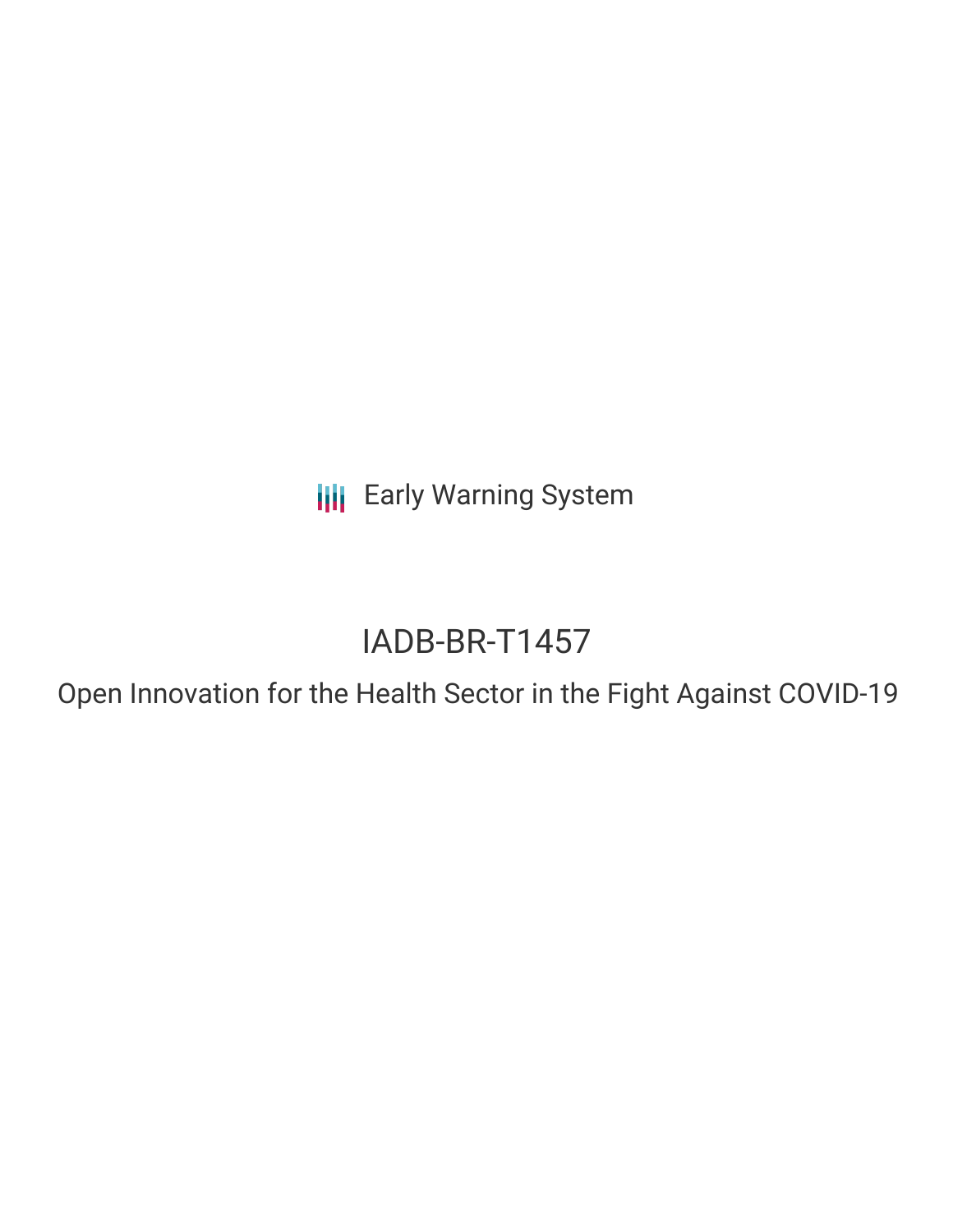

### **Quick Facts**

| <b>Countries</b>               | <b>Brazil</b>                               |
|--------------------------------|---------------------------------------------|
| <b>Specific Location</b>       | State of Sao Paulo                          |
| <b>Financial Institutions</b>  | Inter-American Development Bank (IADB)      |
| <b>Status</b>                  | Approved                                    |
| <b>Bank Risk Rating</b>        | С                                           |
| <b>Voting Date</b>             | 2020-07-30                                  |
| <b>Borrower</b>                | Government of Brazil                        |
| <b>Sectors</b>                 | Education and Health, Technical Cooperation |
| <b>Investment Type(s)</b>      | Grant                                       |
| <b>Investment Amount (USD)</b> | $$0.87$ million                             |
| <b>Project Cost (USD)</b>      | $$2.14$ million                             |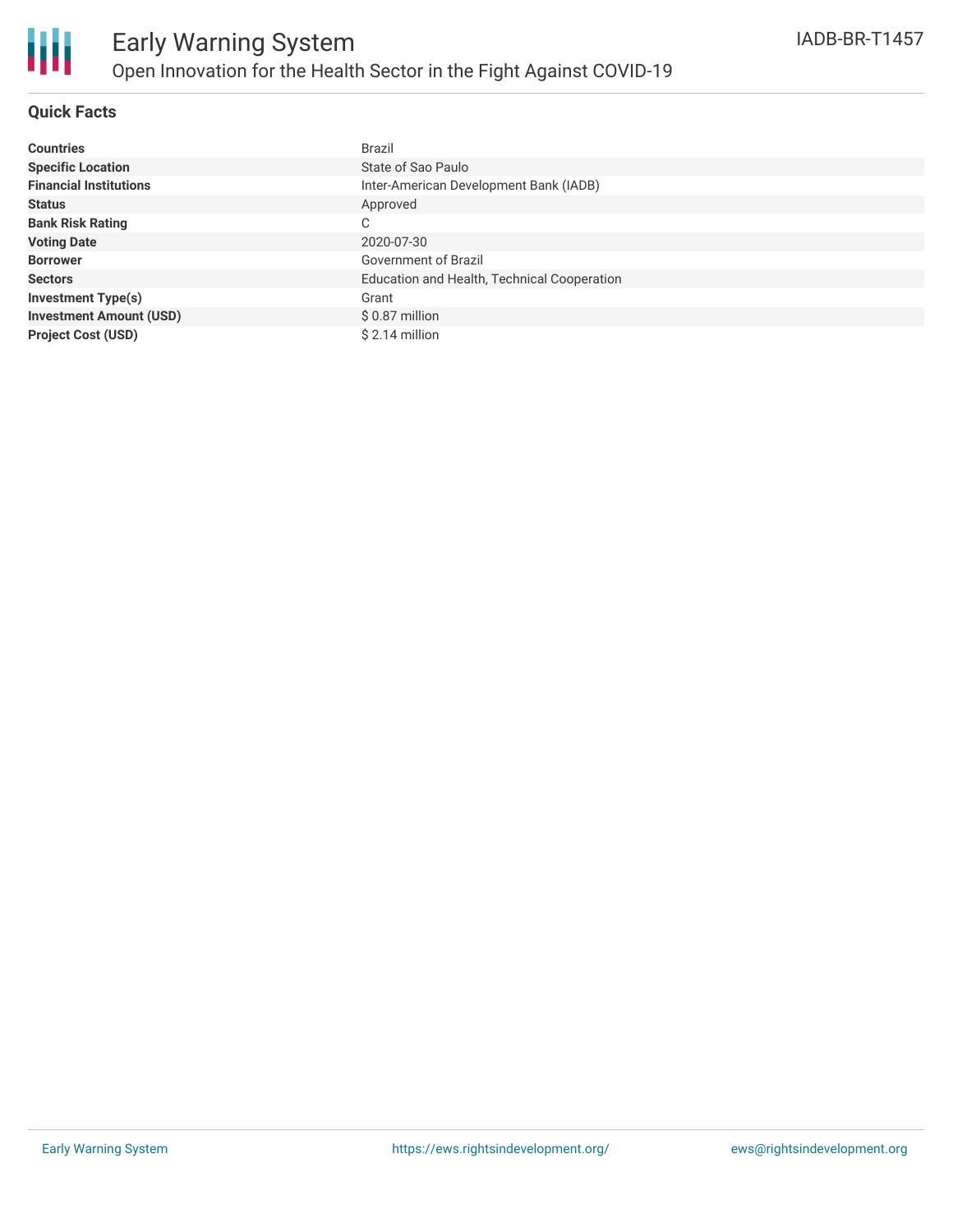

### **Project Description**

The object of the project is to support the first edition of the Government of the State of Sao Paulo's open innovation program, called Ideia.Gov, that in partnership with InovaHC and IPT, will focus on identifying challenges, receiving and selecting proposals, financing and validating technological solutions, in order to address the mayor needs of health networks in the fight against COVID-19.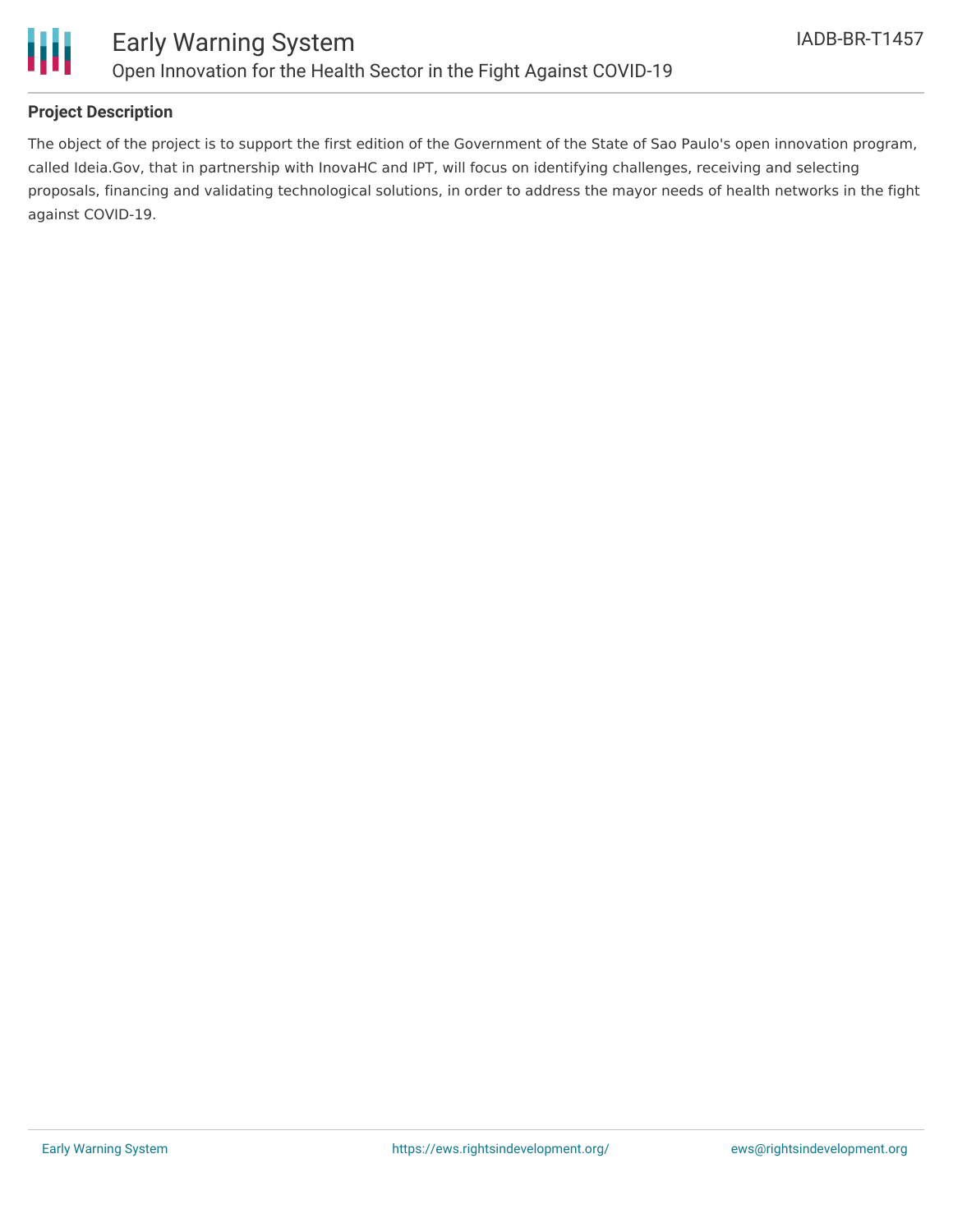

# Early Warning System Open Innovation for the Health Sector in the Fight Against COVID-19

### **Investment Description**

• Inter-American Development Bank (IADB)